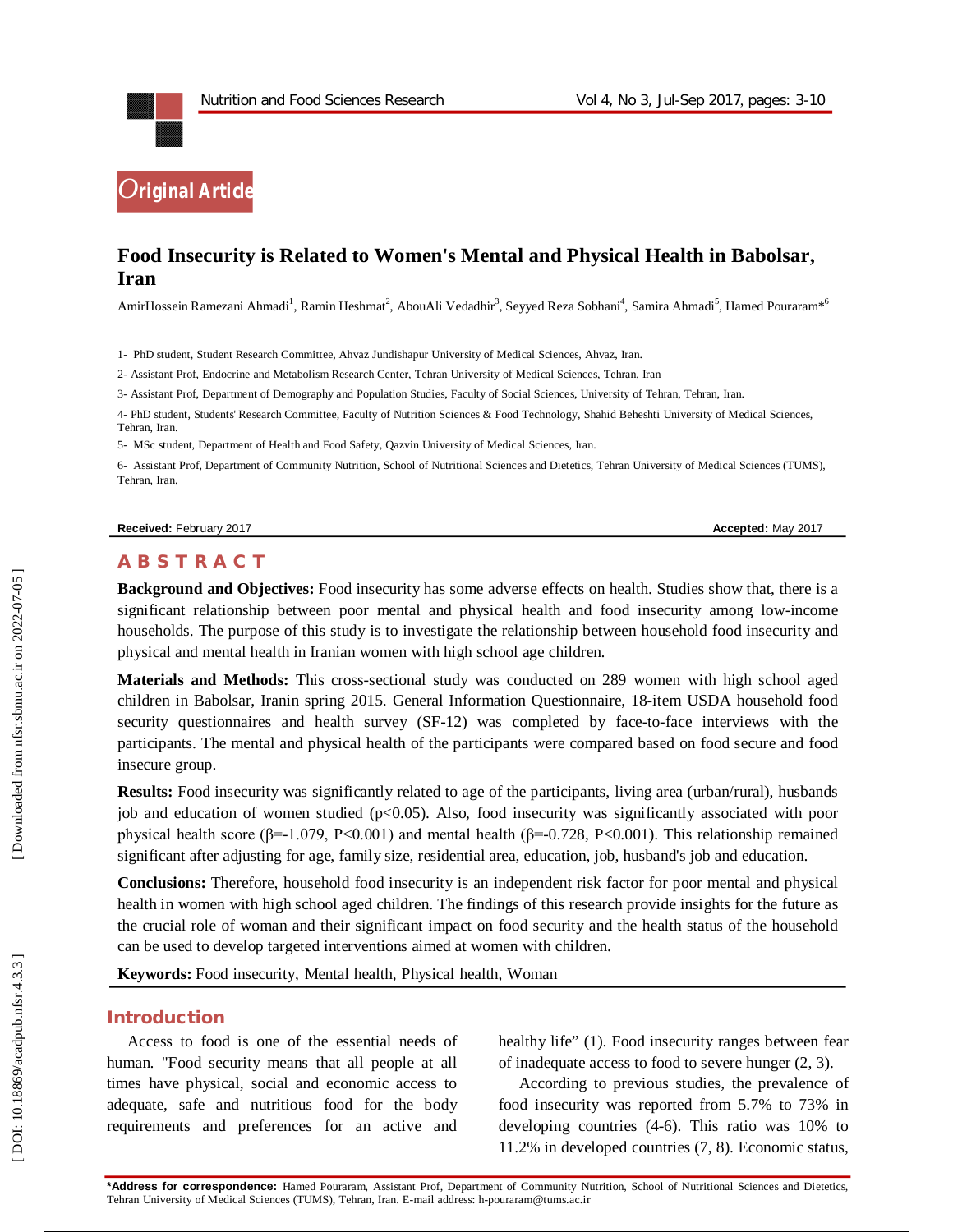ethnicity, age and education level of household heads, unemployment, lack of steady job or savings, increase in family size, cost of rent and loss of food aid are related to food insecurity (9 -12). Families with a low socio -economic level are experiencing a shortage of food more than others and are not able to buy enough healthy and nutritious food (13-15). Inability to provide enough food can cause psychological stress which can have adverse effect on mental health.

Studies have indicated a relationship between food insecurity and inadequate intake of micronutrients, obesity, depression, and decreased mental health in women with low -income households. This can cause impaired development of mental health as well as psychological and behavioral dysfunction in children and adults (16). Part of the association between food insecurity and chronic diseases is due to more intake of cheap foods with high energy density that alleviates hunger, but rather poor micronutrients status (17, 18) .

Studies have shown a dramatic increase of mental health problems in the communities facing food insecurity (19). Mental problems can prevent the ability to concentrate and reduce the incentive in people (20). Studies show that food insecurity can reduce mental health and increase the risks related to growth and development (21). Mothers are very important and influential members of the family, particularly for studying the consequences of food insecurity (22). They have the desire to protect other family members, especially children, so put themselves at greater risk of food insecurity. As a result, food insecurity may have the most adverse impact on physical and mental health of women (23). Food insecurity can have serious consequences such as stress, anxiety, irritability, social isolation and depression that may leads to lower levels of positive parent -child interactions, and less competent parenting practices (24) .

Considering the vulnerability of women and the role of mothers in educating children, effort to empower them is an important element for the development of the society. Accordingly, women usually have more accurate information regarding the status of the household food security and are most affected by it. The aim of this study is to evaluate factors associated with household food insecurity and its impact on mental and physical health- of adult women who had high school aged children in Babolsar, a northern city of Iran, in 2015.

### **Material s and Methods**

 This cross -sectional study was performed on adult women who had high school aged children (aged between 14 to 17 years) in Babolsar, Mazandaran Province, in May 2015. Subjects were selected from a larger study that evaluated effect of food insecurity on adolescents psychosocial adaptive adjustment (25). A total of 300 women were invited to participate in the study that eventually 289 of them agreed to answer questions. After the description of methodology and purpose of research, a consent form was completed by participants. Data related to socio -economic characteristics, household food security, physical and mental health were collected using questionnaires through face to face interviews.

**Socio characteristics:** The socioeconomic and demographic characteristics was determined by questionnaire designed by researchers, that included age, family size, educational level and occupational status of the subjects, educational level and occupational status of participants husbands, head of the family (male or female), insurance, support of relief organizations from family (yes, no), residential area (urban or rural) and the house ownership. Economic status of families was assessed by asking question about the number of facilities they owned at home, and then the families were categorized into two groups of economic status according to median: high and low.

**Food security assessment:** Household food security was assessed using USDA household food security questionnaires (26). This 18 -item questionnaire was used to investigate family food security over the past 12 months. Based on the aforementioned questionnaire, households were grouped into four: secure food (scored 0 -2), insecure food without hunger (scored 3 -7), insecure food with average hunger (scored 8 -12) and insecure food with extreme hunger (scored 13 -18). The validity of the questionnaire have already been confirmed among Iranian families (6).

**Short form of health survey (SF-12): SF-12, which** is the short form of the SF -36 questionnaire, was used to determine mental and physical health (27). Montazeri *et al*. confirmed the validity of this questionnaire in Iran (28). The score of questionnaire ranges between 0 and 100, with 100 as the highest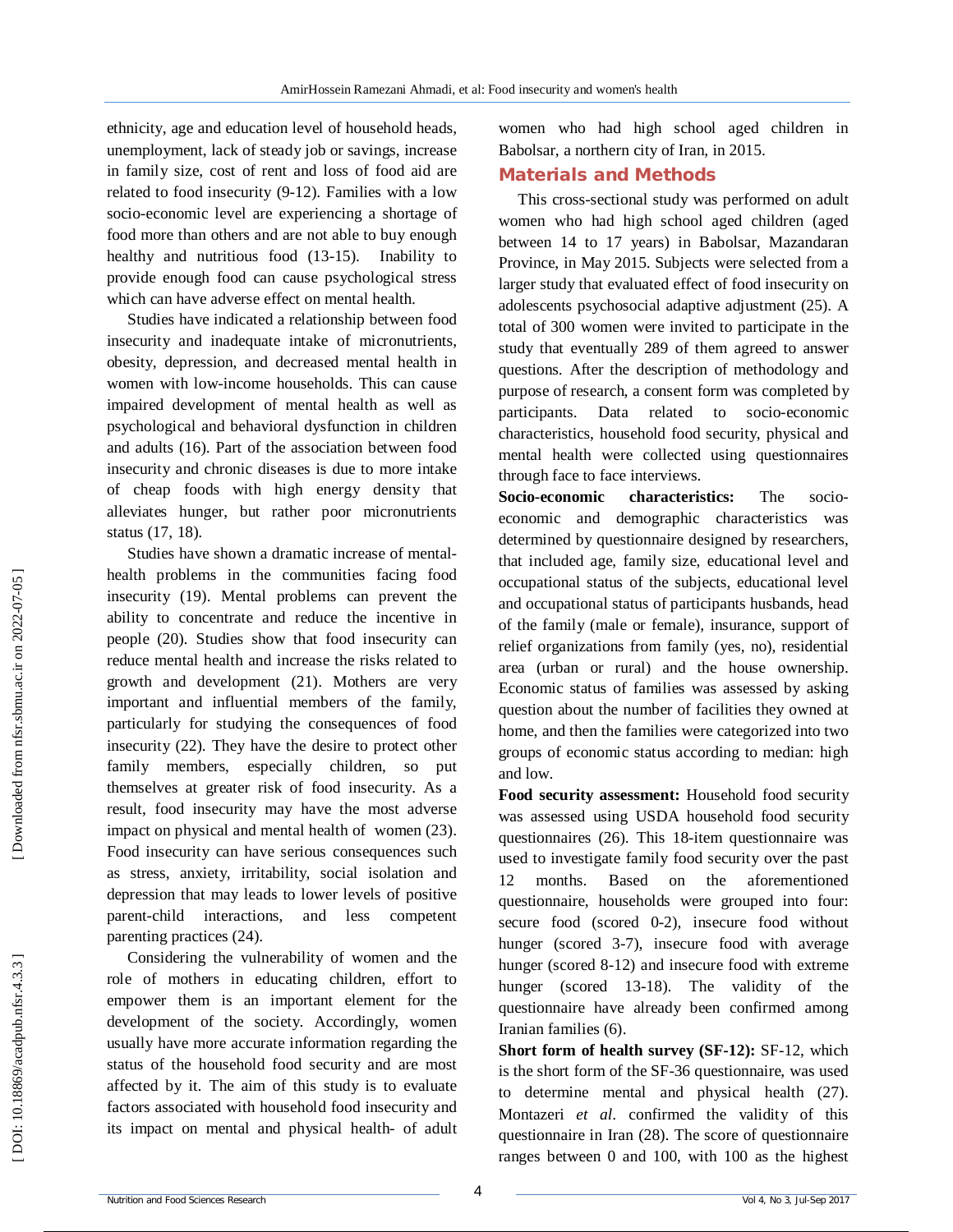health level. Based on the mean score, mental and physical health status were divided into two categories (poor and good). The aforementioned questionnaire was used with the consent of the translator.

**Statistical analysis method:** The SPSS (version 18) was used to analyze data. To investigate the relationship between food insecurity and socio demographic factors, the food insecurity was grouped into: food secure and food insecure. Chi -Square Tests and *t* -tests were used to investigate the significance of the relationship between independent and dependent variables. The P -values lower than 0.05 was considered significant. Multiple Regressions was also used to investigate the correlation between food insecurity score and mental and physical health score. Ultimately, two models were prepared to adjust the effects of other variables on the relationship between the independent variable (food insecurity score) and the dependent variable (mental and physical health score). In the first model, the relationship was

adjusted in terms of age, occupation and education of participants. In the second model, the variables of occupation and education of husbands, residential area (urban / rural), and family size were added to the previous variables.

### **Results**

Household food insecurity was observed in 50.2% of the studied subjects (30.1 % food insecurity without hunger, 18 % food insecurity with moderate hunger and 2.1 % food insecurity with severe hunger). Participant's demographic characteristics in terms of food security status is shown in Table 1. Food insecurity showed a significant correlation with participant's age, occupation, education level of husbands and living area (urban or rural) ( $p<0.05$ ). Furthermore, the p -value for family size was equal to 0.054, which is almost significant suggesting that food insecurity is more prevalent in families with 4 and fewer members. Although this relationship was not statistically significant

**Table 1.** Characteristics of subjects based on food insecurity status

| variables <sup>a</sup> |                                      | food secure      | food insecure    | P-value <sup>b</sup> |
|------------------------|--------------------------------------|------------------|------------------|----------------------|
| age (Mean)             |                                      | 40.2 $(\pm 3.4)$ | 41.2 $(\pm 4.0)$ | 0.02                 |
| Household Head (%)     | male                                 | 7(4.9)           | 8(5.5)           | 0.99                 |
|                        | female                               | 137(95.1)        | 137 (94.5)       |                      |
| Education (%)          | <b>Below Diploma</b>                 | 56 (39.2)        | 65(44.8)         | 0.594                |
|                        | Diploma                              | 59(41.3)         | 56 (38.6)        |                      |
|                        | College education                    | 28(19.6)         | 24(16.6)         |                      |
| Occupation             | Housekeeper                          | 111(77.6)        | 118 (81.4)       | 0.52                 |
|                        | Employee                             | 32(22.4)         | 27(18.6)         |                      |
| Husbands education (%) | <b>Below Diploma</b>                 | 42(30.0)         | 66 (46.2)        | 0.01                 |
|                        | Diploma                              | 44 (31.4)        | 42(29.4)         |                      |
|                        | College education                    | 54 (38.6)        | 35(24.5)         |                      |
| Husbands occupation    | Unemployment or Workman              | 4(2.8)           | 8(5.5)           | < 0.001              |
|                        | Self-employment                      | 82 (56.9)        | 107(73.8)        |                      |
|                        | Government jobs with moderate income | 31(21.5)         | 25(17.2)         |                      |
|                        | High income (Businessman, Doctor, )  | 27(18.8)         | 5(3.4)           |                      |
| Economic status        | high                                 | 64 (44.8)        | 53 (36.6)        | 0.19                 |
|                        | low                                  | 79 (55.2)        | 92(63.4)         |                      |
| Residential area       | Urban                                | 103(71.5)        | 123 (84.8)       | 0.01                 |
|                        | Rural                                | 41(28.5)         | 22(15.2)         |                      |
| Family size            | 4 or lower                           | 100(69.4)        | 116(80.0)        | 0.05                 |
|                        | 5 or more                            | 44(3.6)          | 29(20.0)         |                      |

a quantitative variables reported as mean (±SD) and qualitative variables reported as frequency (%)

b calculated by student t -test or chi square test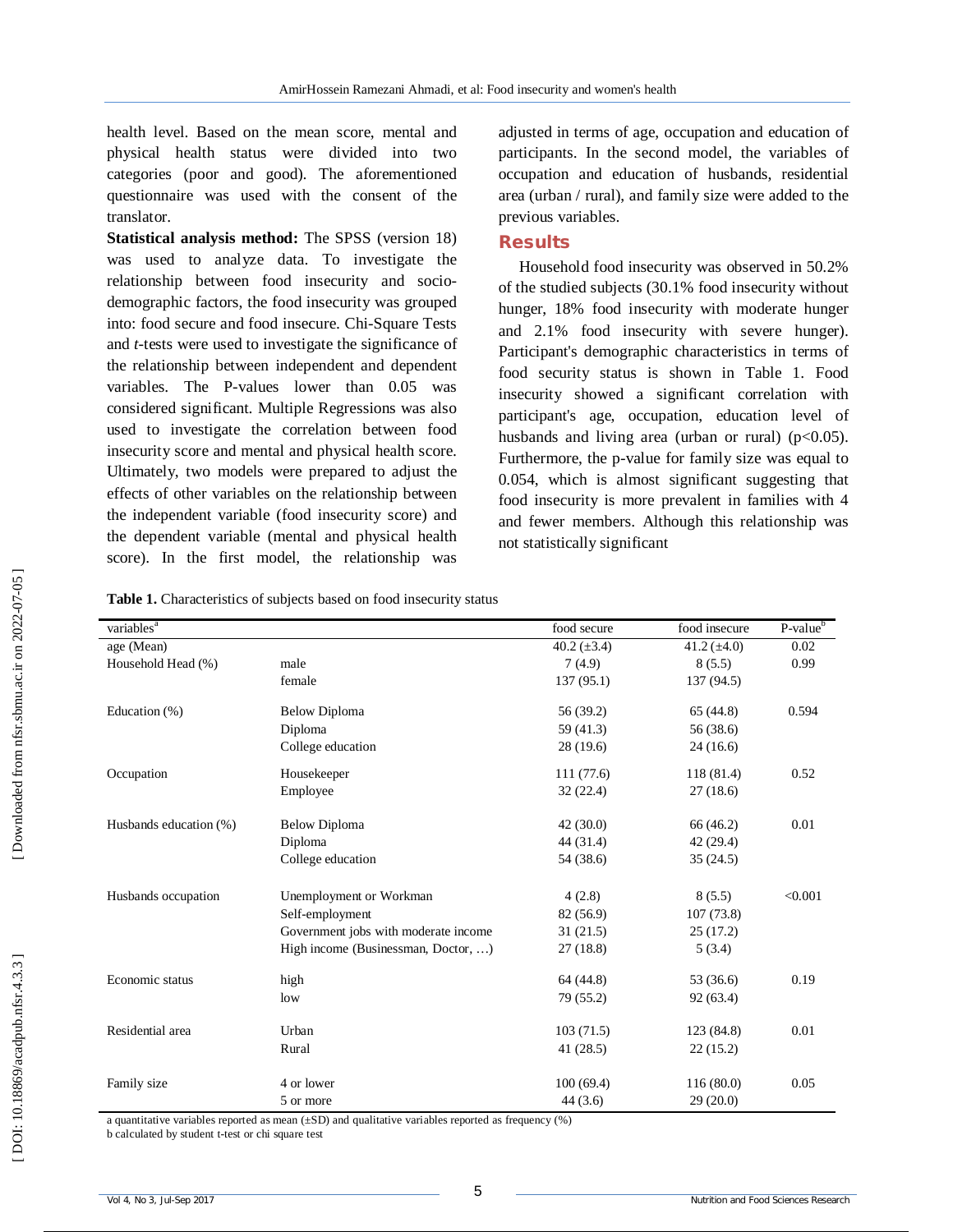The results on the relationship between food insecurity and mental and physical health are shown in Table 2. The mean score of the SF -12 for women in food insecure households was significantly lower than food secure households. These results suggest that food insecurity is significantly associated with lower scores of physical and mental health. The effect of food insecurity in prediction of mental and physical health score by linear regression are shown in Tables 3 and 4.

Table 3 shows the relationship between food insecurity and physical health. First, the relationship between physical health as the dependent variable and food insecurity as the independent variable investigated without entering any other variable. The

results suggest a moderate prediction of physical health score by food insecurity ( $p \le 0.001$ ,  $\beta = -1.079$ ). In model 1 after adjustment for age, job and education, relationship between food insecurity and physical health remained significant ( $p$ < 0.001,  $β$ = 0.974). Among covariates, only subjects age remained significant (p=0.002,  $\beta$ =0.52, 95% CI=0.20-0.84). Moreover, in model 2 after adding participant's husbands job and education, living place and family size to former variables, the relationship between food insecurity and physical health was still significant (p< 0.001,  $\beta$ =-1.04). Also, the relationship between participants age and physical health remained significant in model 2 (p=0.003,  $\beta$ =0.49, 95%  $CI = 0.17 - 0.81$ ).

**Table 2.** Participants physical and mental health according to food insecurity

| variables                        |                        | food secure         | food insecure       | p-value <sup>a</sup> |
|----------------------------------|------------------------|---------------------|---------------------|----------------------|
| Health related quality of life b | $MCS$ (mean $\pm SD$ ) | 48.23 $(\pm 10.37)$ | 43.77 $(\pm 11.23)$ | 0.001                |
|                                  | $PCS$ (mean $\pm SD$ ) | 49.73 $(\pm 8.77)$  | 40.91 $(\pm 11.11)$ | < 0.001              |
| Mental health <sup>c</sup>       | poor                   | 49 (34.0)           | 85 (58.6)           | < 0.001              |
|                                  | good                   | 95(66.0)            | 60(41.4)            |                      |
| Physical health <sup>c</sup>     | poor                   | 30(20.8)            | 96 (66.2)           | < 0.001              |
|                                  | good                   | 114 (79.2)          | 49 (33.8)           |                      |

a calculated by student t -test or chi square test

b Reported as mean (±SD)

c reported as frequency (%)

|                    | nu                    | $R^2$ change | p-value                   |
|--------------------|-----------------------|--------------|---------------------------|
| Crude <sup>a</sup> | $-1.079(0.781-1.377)$ | -            | < 0.001                   |
| Model $1b$         | $-0.974(0.671-1.278)$ | 0.116        | $< 0.001$ <sup>*</sup>    |
| Model $2^c$        | $-1.037(0.718-1.355)$ | 0.122        | $\leq 0.001$ <sup>*</sup> |

a relation between food insecurity and physical health without adjustment for any variables

b model controlled for age (p=0.002), education (p=0.48) and occupation (p=0.82)

c model controlled for age (p=0.003), education (p=0.28), occupation (p=0.97), participant's husbands educational (p=0.88) and occupational (p=0.08) status, residential area ( $p=0.66$ ) and household size ( $p=0.71$ )

d unstandardized β calculated by multiple regression

| Table4. Relationship between mental health and food insecurity |  |  |  |
|----------------------------------------------------------------|--|--|--|
|----------------------------------------------------------------|--|--|--|

|                    | od                      | $R^2$ change             | p-value                |
|--------------------|-------------------------|--------------------------|------------------------|
| Crude <sup>a</sup> | $-0.728(0.413-1.042)$   | $\overline{\phantom{a}}$ | < 0.001                |
| Model $1b$         | $-0.754(0.429-1.078)$   | 0.068                    | ${<}0.001^{\circ}$     |
| Model $2^c$        | $-0.722(0.383 - 1.062)$ | 0.058                    | $< 0.001$ <sup>*</sup> |

a relation between food insecurity and physical health without adjustment for any variables

b model controlled for age ( $p=0.24$ ), education ( $p=0.27$ ) and occupation ( $p=0.30$ )

c model controlled for age (p=0.28), education (p=0.10), occupation (p=0.37), participant's husbands educational (p=0.26) and occupational (p=0.42) status, residential area ( $p=0.10$ ) and household size ( $p=0.47$ )

d unstandardized β calculated by multiple regression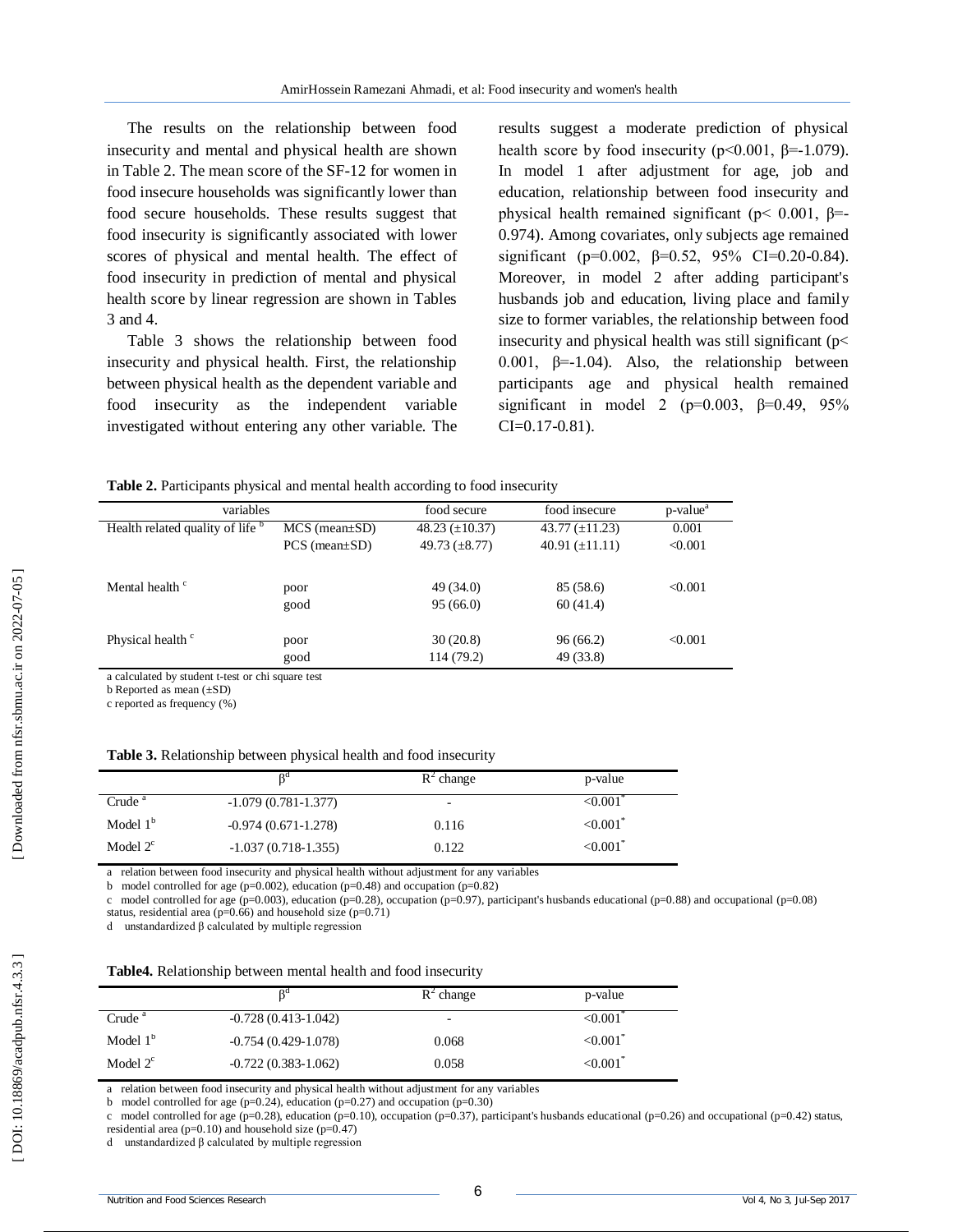Association between food insecurity and mental health is shown in table 4. Without adjustment for any covariate, food insecurity had a reverse effect on mental health score ( $p= 0.001$ ,  $\beta=0.728$ ). After adjustment for age, job and education in model 1, relationship between food insecurity and mental health was still significant ( $p= 0.001$ ,  $\beta = -0.754$ ). In model 2, participant's husbands job and education, living place and household size was also entered in addition to the model 1 variables. It was found that the highest food insecurity is related to lowest mental health after adjustment for variables existed in model 2. There was no significant relationship between mental health and covariates that entered in the regression models.

#### **Discussion**

This research aimed to investigate factors associated with households' food insecurity and its association with mental and physical health of mothers with high school children in Babolsar city. More than half of the study population were food insecure. Food insecurity had a significant relationship with participant's age, living area and husband's job and education level. Based on the findings, food insecurity is related to poor physical and mental health. Investigating the relationship between food insecurity and mental and physical health showed that even after adjustment for confounders, food insecurity is significantly associated with lower score of mental and physical health.

The present study suggests that mental health can be negatively affected in food insecure households. Two other studies in different districts of Tehran showed a similar association between food insecurity and depression (29, 30). The results of the present study were consistent with other studies around the world (31, 32). In a study conducted among 676 African -American and white women, the relationship between household food insufficiency and poor mental health was reported (33). Poor or inadequate diet quality due to food insecurity can eventually lead to psychological stress (34). The association between lack of enough food and decline in diet quality has been shown in previous studies (35, 36). However, due to the cross -sectional nature of the present study, establishing a causal relationship is impossible and

this is probable that the decrease in mental health causes lower income and which leads to further food insecurity (37) .

Another result from this study was poor physical health status associated with a rise in food insecurity. Other studies showed this relationship around the world (38, 39). This result can be due to food insecurity impact on poor nutritional status that can have an adverse effect on physical function. Moreover food insecurity can exacerbate the effects of other diseases on health (40). As described in the previous paragraph, food insecurity can also be affected by physical health status and it has been showed that poor physical health resulted in less intention to work and lower income (41).

Based on findings of this study, prevalence of food insecurity in women's household with high school children was 50.2%. In the study of Mohammadzadeh *et al*, in a similar population, prevalence of food insecurity was reported 36.6% (18). Safarpur *et al*. reported 51% of food insecurity in Bandar Anzali, Iran (42). Payab *et al*. reported 50.2% of food insecurity prevalence which is in accordance with the findings of the present study (29) .

Results of this study, is in line with Payab and colleagues (29), they have showed that food insecurity is directly associated with women's age. However, there are some studies that did not approve such a relationship (18, 32, 43). In this study, older women may have more children and more member of household causes more need to foods, and it could be the reason for developing food insecurity state (44).

In addition, the present study suggests that food insecurity status is inversely related to participant's husbands job and education level. Dastgiri in a study conducted in a region of Tabriz city reported similar result (4). Moreover, Payab *et al*. stated that food insecurity was inversely associated with education and occupational status of head of households (29). Furthermore, a study in Brazil reported that Parents' lack of university education was significantly associated with household food insecurity (45). Usfar survey among urban and rural households in Indonesia has confirmed this relationship (46). As we know, higher education leads to better job and more income, so households could spend more for food that lowers food insecurity status (47).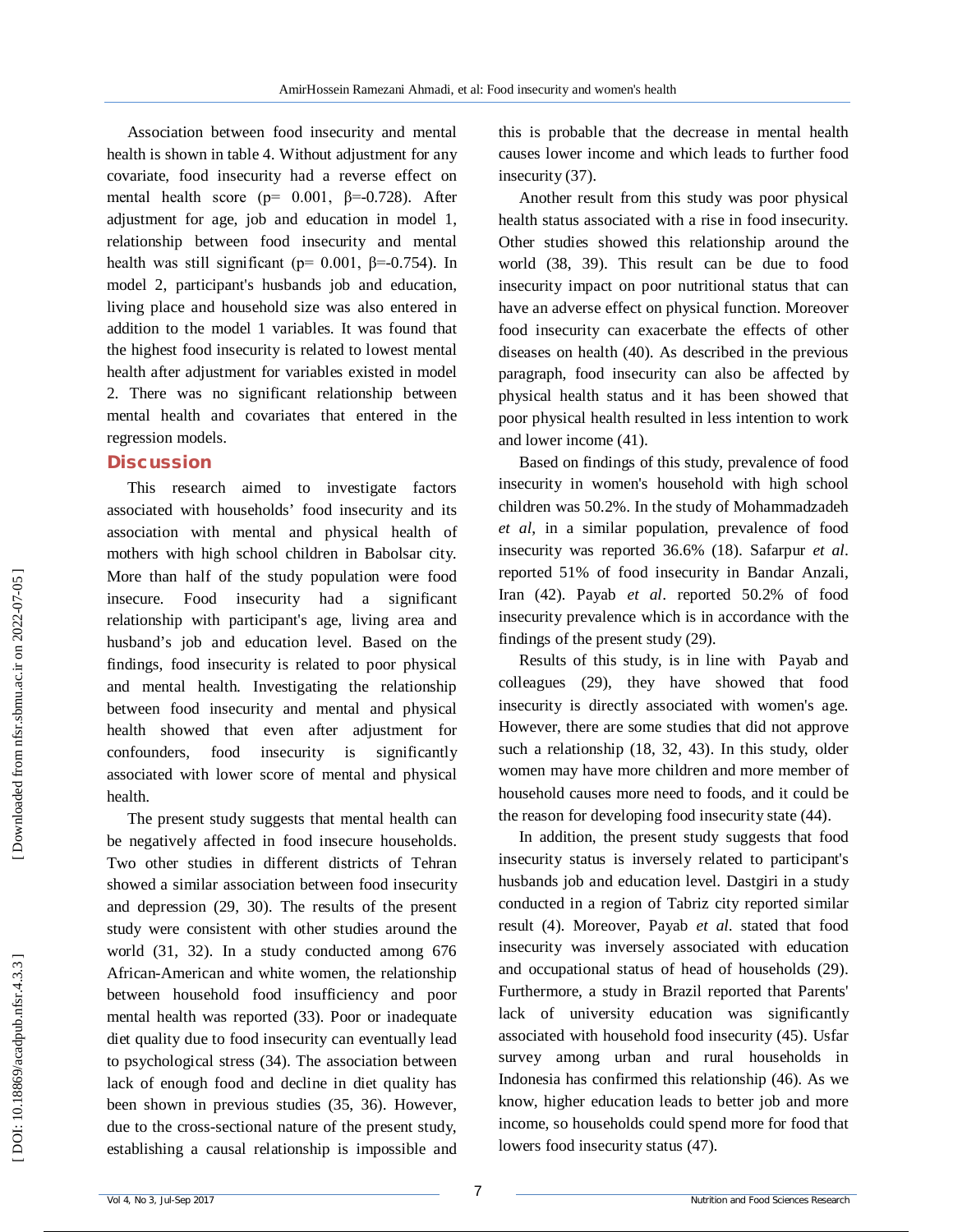There are several studies regarding the association between food insecurity and different aspects of health, but there is more need to conduct well designed studies to be precisely ensured how food insecurity can affect the health status. It should also be noted that both food insecurity and human health could be affected by geographical area and culture (48, 49); therefore, this issue should be studied separately in different regions and countries. The limitation of this study was that using questionnaire relies on participant's memory and also their perception about situation (food security or health status), so its accuracy is uncertain. Moreover, according to the cross -sectional nature of the study, causal relationship is not clear. A few studies have examined food insecurity and its consequences in northern Iran, and this could be the strength of this study that we have new information about food insecurity in this region and policy -makers can use it in their planning.

Finally, food insecurity can be considered as an independent risk factor for poor mental and physical health in women. This study shows that women as a vulnerable member of family, may be more affected by food insecurity that can results in poor mental and physical health of them. This relationship was independent of participant's age, education, occupation, their husbands educational and occupational status, residential area and family size. Considering the role of women in raising children and keeping families together, identifying factors affecting their health could be improving community problems.

#### **Acknowledgement**

The authors thank all participants, teachers and school administrators for their cooperating with this study.

### **Financial disclosure**

None of the authors had any conflicts of interest to disclose.

### **Funding/Support**

This study was part of a MSc thesis supported by Tehran University of Medical Science (grant No: 94 - 01 -161 -28665).

## **References**

- 1. Fao WF. IFAD (2012) The state of food insecurity in the world 2012. Economic Growth is necessary but not Sufficient to Accelerate Reduction of Hunger and Malnutrition. FAO, Rome, Italy.:1 -61 .
- 2. Kendall A, Olson CM, Frongillo Jr EA. Validation of the Radimer/Cornell measures of hunger and food insecurity. The Journal of nutrition. 1995;125(11):2793.
- 3. Frongillo EA, Nanama S. Development and validation of an experience -based measure of household food insecurity within and across seasons in northern Burkina Faso. The Journal of Nutrition. 2006;136(5):1409S -19S.
- 4. Dastgiri S, Mahdavi R, TuTunchi H, Faramarzi E. Prevalence of obesity, food choices and socio -economic status: a cross -sectional study in the north -west of Iran. Public health nutrition. 2006;9(08):996 -1000.
- 5. Sarlio -Lähteenkorva S, Lahelma E. Food insecurity is associated with past and present economic disadvantage and body mass index. The Journal of nutrition. 2001;131(11):2880 -4.
- 6. Ramesh T. The Prevalence of food insecurity and some associated factors among Shirazian households in 2009 [dissertation] Tehran: Shahid Beheshti University. MC; 2009.
- 7. Casey PH, Simpson PM, Gossett JM, Bogle ML, Champagne CM, Connell C, et al. The association of child and household food insecurity with childhood overweight status. Pediatrics. 2006;118(5):e1406 -e13.
- 8. Gervais J, Ledrou I. Food insecurity. Health Reports. 2005;16(3):47.
- 9. Hamilton WL, Cook JT. Household food security in the United States in 1995: technical report of the food security measurement project. 1997.
- 10. Lorenzana PA, Sanjur D. Abbreviated measures of food sufficiency validly estimate the food security level of poor households: measuring household food security. The Journal of nutrition. 1999;129(3):687 -92.
- 11.Rose D. Economic determinants and dietary consequences of food insecurity in the United States. The Journal of nutrition. 1999;129(2):517S -20S.
- 12.Rose D, Gundersen C, Oliveira V. Socio -Economic Determinants of Food Insecurity in the United States. United States Department of Agriculture, Economic Research Service; 1998.
- 13.Carter P, Taylor A. Food insecurity in South Australia. Public Health Bulletin SA. 2007;4(1):23 -5.
- 14. Turrell G. Structural, material and economic influences on the food ‐purchasing choices of socioeconomic groups. Australian and New Zealand Journal of Public Health. 1996;20(6):611 -7.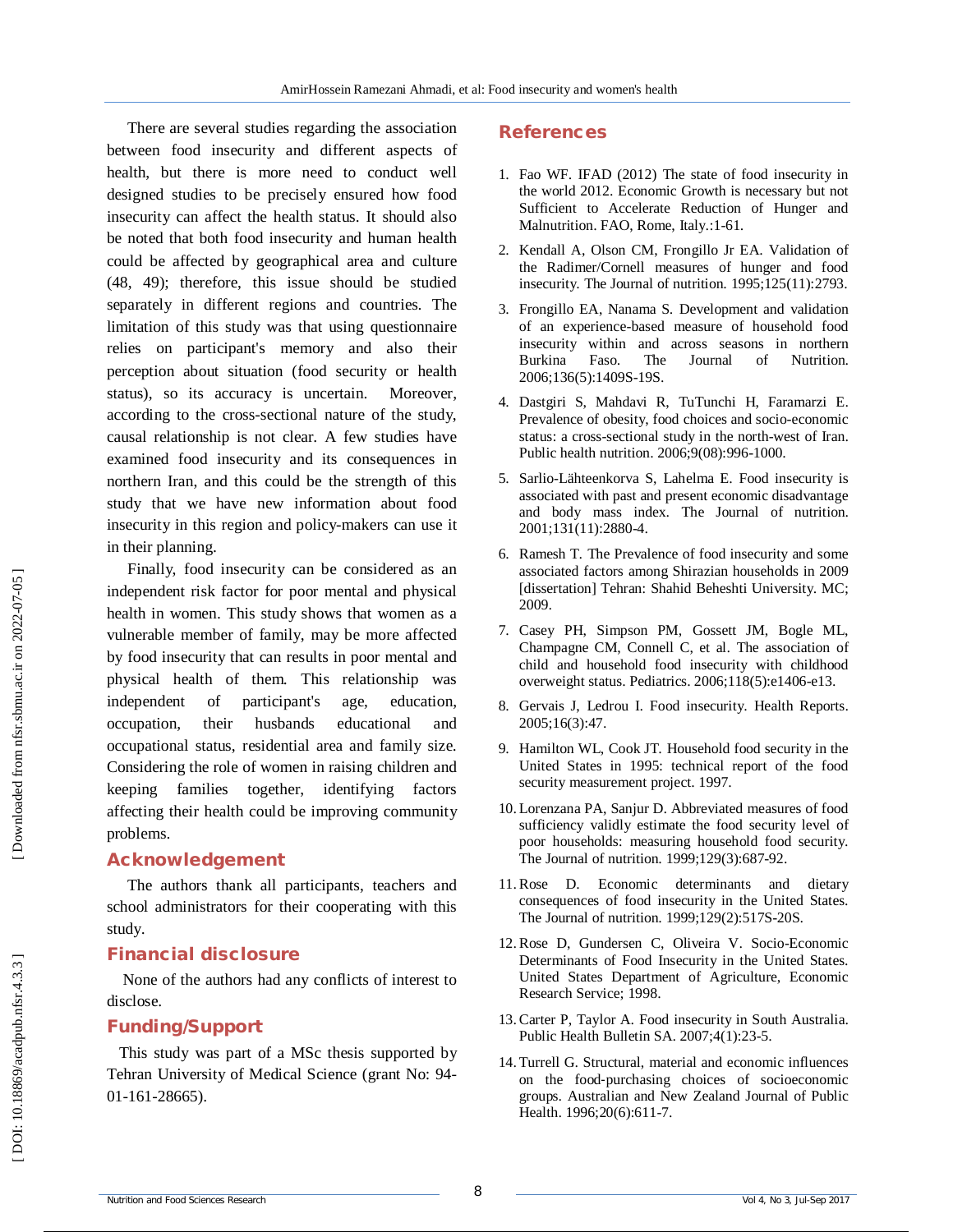- 15. Turrell G, Hewitt B, Patterson C, Oldenburg B, Gould T. Socioeconomic differences in food purchasing behaviour and suggested implications for diet ‐related health promotion. Journal of Human Nutrition and Dietetics. 2002;15(5):355 -64.
- 16. Laraia BA, Siega -Riz AM, Gundersen C, Dole N. Psychosocial factors and socioeconomic indicators are associated with household food insecurity among pregnant women. The Journal of nutrition. 2006;136(1):177 -82.
- 17. Drewnowski A, Specter S. Poverty and obesity: the role of energy density and energy costs. The American journal of clinical nutrition. 2004;79(1):6 -16.
- 18. Mohammadzadeh A, Dorosty A, Eshraghian M. Household Food Security Status and Food Consumption among High School Students in Esfahan, Iran. Iranian Journal of Epidemiology. 2011;7(1):38 -43.
- 19. Patel V. Mental health in low -and middle -income countries. British Medical Bulletin. 2007.
- 20. Kaltiala -Heino R, Ranta K, Fröjd S. [Adolescent mental health promotion in school context]. Duodecim; laaketieteellinen aikakauskirja. 2009;126(17):2033 -9.
- 21. Kursmark M, Weitzman M. Recent findings concerning childhood food insecurity. Current Opinion in Clinical Nutrition & Metabolic Care. 2009;12(3):310 -6.
- 22.Ivers LC, Cullen KA. Food insecurity: special considerations for women. The American journal of clinical nutrition. 2011;94(6):1740S -4S.
- 23. Matheson J, McIntyre L. Women respondents report higher household food insecurity than do men in similar Canadian households. Public health nutrition. 2014;17(01):40 -8.
- 24.Collins L. The impact of food insecurity on women's mental health: how it negatively affects children's health and development. Journal of the Motherhood Initiative for Research and Community Involvement. 2009;11(1).
- 25.Ramezani Ahmadi A, Vedadhir A, Heshmat R, Pouraram H. The Relationship between Food Insecurity and Adjustment of High School Students: Case-Control Study. Iranian Journal of Nutrition Sciences & Food Technology. 2016;11(3):43 -52.
- 26. Pinstrup -Andersen P. Food security: definition and measurement. Food security. 2009;1(1):5 -7.
- 27.Ware JE, Kosinski M, Keller SD. SF -12: How to score the SF -12 physical and mental health summary scales: Health Institute, New England Medical Center; 1995.
- 28. Montazeri A, Vahdaninia M, Mousavi SJ, Omidvari S. The Iranian version of 12 -item Short Form Health Survey (SF -12): factor structure, internal consistency and construct validity. BMC public health. 2009;9(1):1.
- 29. Payab M, Dorosty A, Eshraghian M, Rostami R, Siassi F. The association of family food security and

depression in mothers having primary school children in Ray -Iran. J Diabetes Metab Disord. 2014;13(1):65.

- 30. Mirzadehahari Z, Mohammadi -Nasrabadi F, Eini -Zinab H, Khosravi M, Mousavi N, Agasi M. Survey of association between major depression disorder in women and household food insecurity. Iranian Journal of Nutrition Sciences & Food Technology. 2015;10(1):9 -20.
- 31.Carter KN, Kruse K, Blakely T, Collings S. The association of food security with psychological distress in New Zealand and any gender differences. Social Science & Medicine. 2011;72(9):1463 -71.
- 32. Huddleston -Casas C, Charnigo R, Simmons LA. Food insecurity and maternal depression in rural, low -income families: a longitudinal investigation. Public health nutrition. 2009;12(08):1133 -40.
- 33. Siefert K, Heflin CM, Corcoran ME, Williams DR. Food insufficiency and physical and mental health in a longitudinal survey of welfare recipients. Journal of health and social behavior. 2004;45(2):171 -86.
- 34. Hadley C, Stevenson EGJ, Tadesse Y, Belachew T. Rapidly rising food prices and the experience of food insecurity in urban Ethiopia: impacts on health and well-being. Social Science & Medicine. 2012;75(12):2412 -9.
- 35. Heflin CM, Siefert K, Williams DR. Food insufficiency and women's mental health: Findings from a 3 -year panel of welfare recipients. Social Science & Medicine. 2005;61(9):1971 -82.
- 36. Lachance L, Sean Martin M, Kaduri P, Godoy -Paiz P, Ginieniewicz J, Tarasuk V, et al. Food insecurity, diet quality, and mental health in culturally diverse adolescents. Ethnicity and Inequalities in Health and Social Care. 2014;7(1):14 -22.
- 37. Garg A, Toy S, Tripodis Y, Cook J, Cordella N. Influence of Maternal Depression on Household Food Insecurity for Low -Income Families. Academic Pediatrics. 2015;15(3):305 -10.
- 38. Siefert K, Heflin CM, Corcoran ME, Williams DR. Food insufficiency and the physical and mental health of low -income women. Women & health. 2001;32(1 - 2):159 -77.
- 39. Stuff JE, Casey PH, Szeto KL, Gossett JM, Robbins JM, Simpson PM, et al. Household food insecurity is associated with adult health status. The Journal of nutrition. 2004;134(9):2330 -5.
- 40.Weiser SD, Tsai AC, Gupta R, Frongillo EA, Kawuma A, Senkungu J, et al. Food insecurity is associated with morbidity and patterns of healthcare utilization among HIV -infected individuals in a resource -poor setting. AIDS (London, England). 2012;26(1):67.
- 41 . Anderson PM, Butcher KF, Hoynes HW, Schanzenbach DW. Beyond Income: What Else Predicts Very Low Food Security among Children? 2014.

 [\[ DOI: 10.18869/acadpub.nfsr.4.3.3 \]](http://dx.doi.org/10.18869/acadpub.nfsr.4.3.3) [\[ Downloaded from nfsr.sbmu.ac.ir on 202](https://nfsr.sbmu.ac.ir/article-1-232-fa.html)2-07-05 ]

DOI: 10.18869/acadpub.nfsr.4.3.3

Downloaded from nfsr.sbmu.ac.ir on 2022-07-05